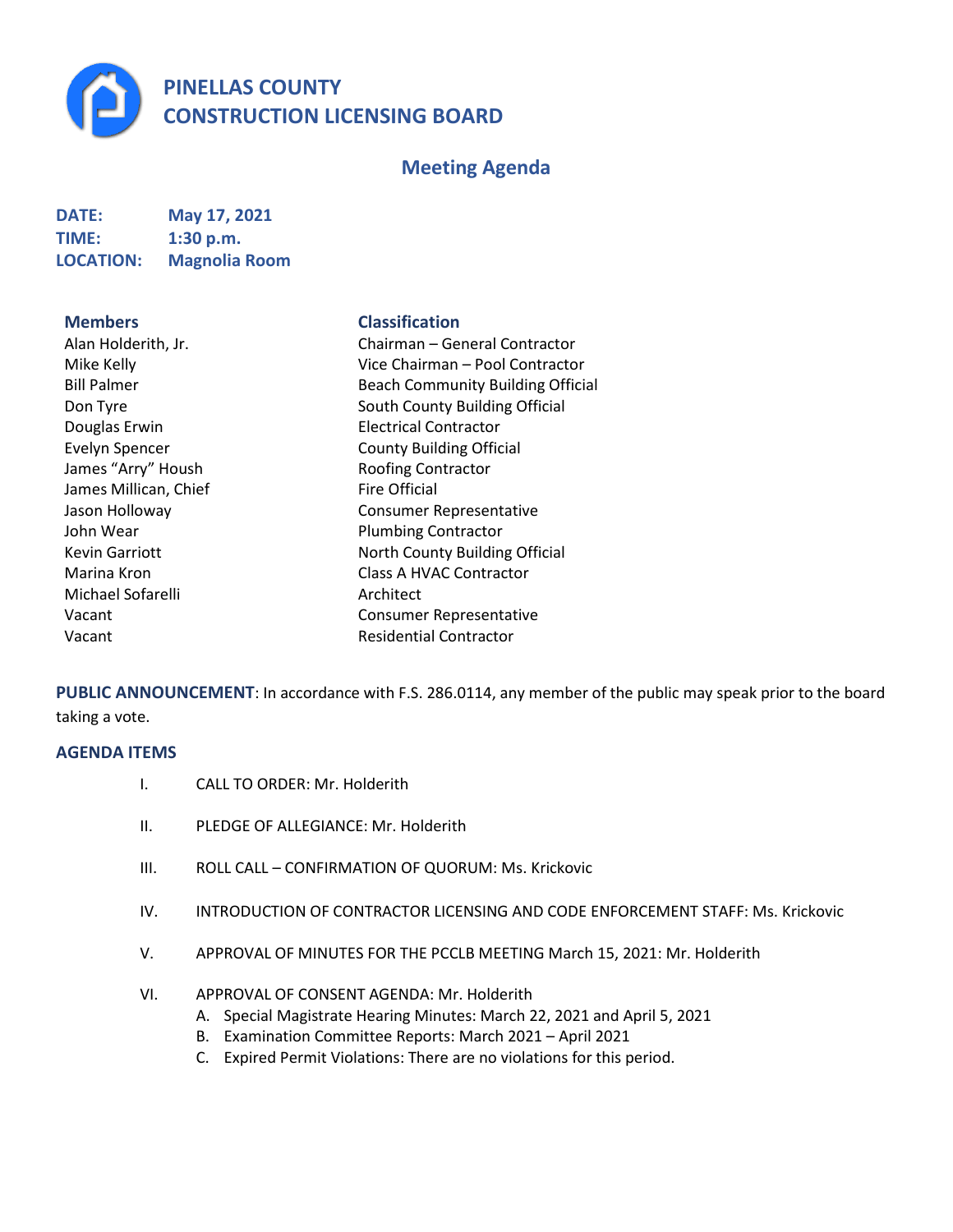### VII. PUBLIC HEARINGS

ADMINISTER OATH (all individuals wishing to present testimony): Mr. Holderith

- A. Informal Hearings
	- i. Request for certification without examination Mr. Mike Travis, Loggerhead Marine Mr. Travis holds two State Licenses registered with Pinellas County:
		- a. I-CBC1262527 Building Contractor dba Loggerhead Contracting Service LLC, Status Active, registered since 9/12/2018, current expiration 9/30/2021, and
		- b. I-CBC1263889 Building Contractor dba Loggerhead Marine Services LLC, Status Active registered since 12/18/2020, current expiration 9/30/2021.

Mr. Travis had been conducting business as a Marine Contractor under his Building Contractor license.

In March 2021, Mr. Travis reached out to us via the Pinellas County Building Department for clarification on the scope of work allowed a Building Contractor.

A Building Contractor's license is limited to "buildings and accessory use structures in connection therewith" and does not extend to any other structures. The definition is included below as excerpted from the PCCLB Board Rules which, together with FS 75-489, govern the PCCLB.

#### €. **BUILDING CONTRACTOR**

E. BUILDING CONTRACTOR<br>
"Building contractor" means a contractor whose services are limited to construction of<br>
commercial buildings and single dwelling or multiple dwelling residential buildings, which<br>
commercial or resi "Building contractor" means a contractor whose services are limited to construction of commercial buildings and single dwelling or multiple dwelling residential buildings, which commercial or residential buildings do not exceed three stories in height, and accessory use structures in connection therewith or a contractor whose services are limited to remodeling, repair, or improvement of any size building if the services do not affect the structural members of the building.

(Established 6/28/73) (Definition amended 6/17/04) (Updated 5/15/07)

which governs State Licensed contractors.

(b) "Building contractor" means a contractor whose services are limited to construction of commercial buildings and single-dwelling or multiple-dwelling residential buildings, which do not exceed three stories in height, and accessory use structures in connection therewith or a contractor whose services are limited to remodeling, repair, or improvement of any size building if the services do not affect the structural members of the building.

Sec. 58-510 of the MuniCode is explicit. The Marine Specialty Contractor scope of work is included here for reference.

#### N **MARINE SPECIALTY CONTRACTOR**

\*\*\*\*\*\*\*\*\*\*\*\*\*\*\*\*\*\*\*\*\*\*

"Marine Specialty Contractor" means a contractor whose services are limited to construct, maintain, alter, or repair seawalls, bulkheads, revetments, docks, piers, wharves, groins, and other marine structures, to include pile driving. (Established 5/16/89)

To perform the work of a Marine Specialty Contractor without violating FS 75-489, Mr. Travis must register as a Marine Specialty contractor.

Section 2.03 of the PCCLB Board rules allows: "Upon full hearing at a scheduled meeting, the Board may waive any examination requirements for good and sufficient reasons."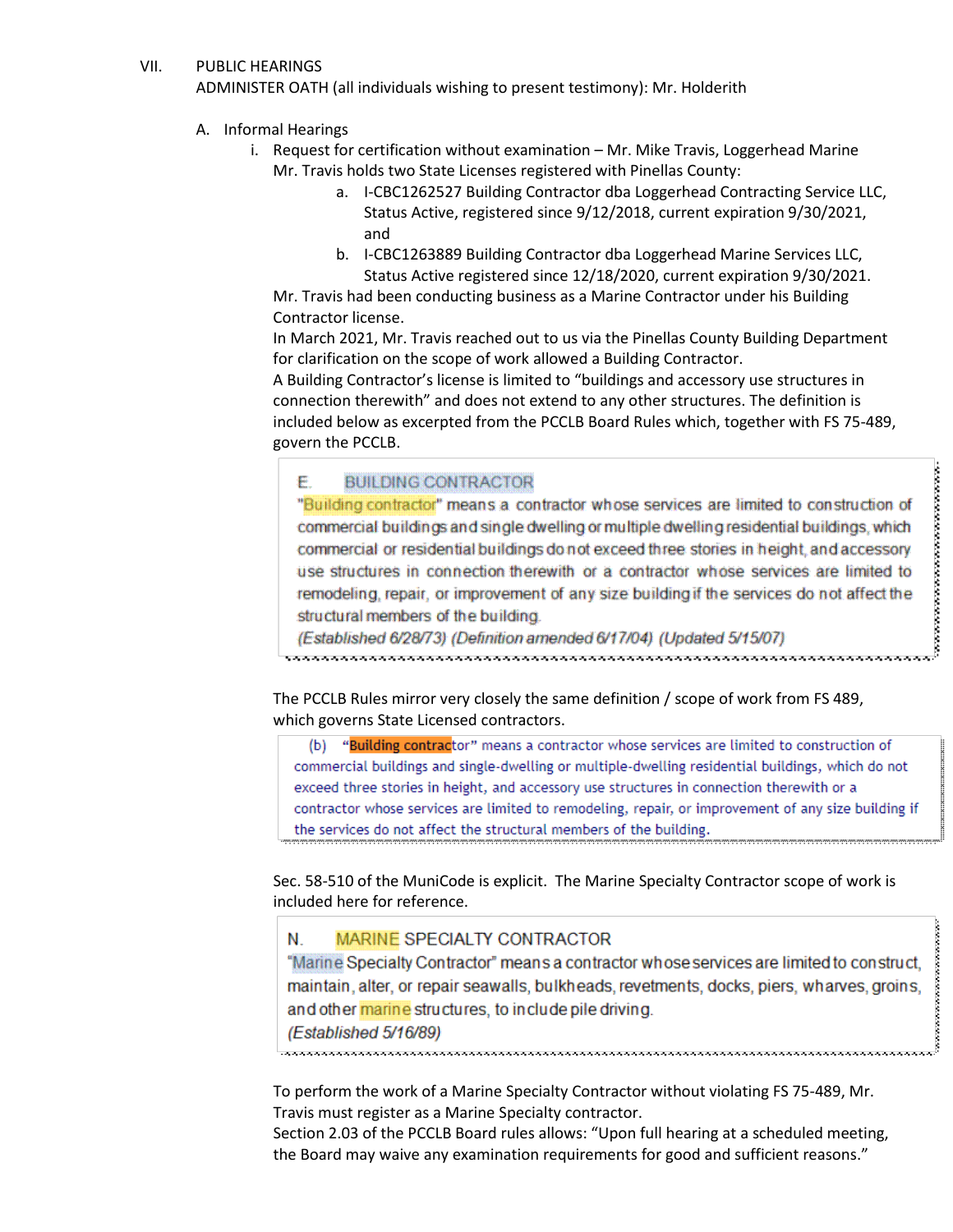I ask the Board to consider whether Mr. Travis may qualify as a Marine Specialty Contractor without examination based on established expertise and qualifications. A copy of his application is attached.

- B. Local Technical Amendments Triennial Review: Ms. Krickovic Recommendation for Approval from the Board of Adjustment and Appeals for the Florida Building Code: Michael McCarthy
	- i. FBC Residential P2906.9.1.4 Clear Primer
	- ii. FBC Residential P2903.2.1 Water Service Pipe Size
	- iii. FBC Residential P2903.1 Water System Design Criteria
	- iv. FBC Residential P2705.1 General Fixture Clearances
	- v. FBC Residential M1411.3 Condensate Drain Lines
	- vi. FBC Residential G2415.15 Outlet Closures
	- vii. FBC Plumbing 705.10.2 Clear Primer
	- viii. FBC Plumbing 610.2 Disinfection
	- ix. FBC Plumbing 605.21.3 Clear Primer
	- x. FBC Fuel Gas 404.15 Outlet Closures
	- xi. FBC Building 1510.10 Mechanical Units
	- xii. FBC Building 2701 NEC Article 250.96 Bonding
	- xiii. FBC Building 1609.3 Wind Speeds
	- xiv. Town of Redington Shores Ordinance No.21-02

## VIII. REGULAR AGENDA

Contains items to be discussed individually, but do not have a public hearing (all parties have been properly notified of hearings unless otherwise noted).

A. Request to Rescind Permit Violations: Ms. Krickovic

i. Kaiser, Glenn: Expired Permits Continued from March 15, 2021 Board meeting Case No. EP20-10103 – Permit expired on December 10, 2018; rescinded by Pinellas County. Case No. EP19-10100 – Permit expired on January 15, 2019; rescinded by Pinellas County. Case No. EP20-10555 – Permit expired on February 5, 2019; rescinded by Pinellas County. Case No. EP20-10772 – Permit expired on April 25, 2019; rescinded by Pinellas County. Case No. EP20-10866 – Permit expired on May 14, 2019; rescinded by Pinellas County. Case No. EP20-10943 – Permit expired on June 6, 2019; rescinded by Pinellas County. Case No. EP20-10216 – Permit expired on September 4, 2018; rescinded by St. Pete.

- ii. Weber, Johnathan Weber: Expired Permit Continued from March 15, 2021 Board meeting Case No. EP21-10095 – Permit expired December 10, 2018; rescinded by St. Pete.
- B. Kaiser, Glenn: Expired Permit Continued from March 15, 2021 Board meeting Case No. EP20-10177 – Permit expired on February 16, 2019; finaled by Treasure Island on March 3, 2020. Fine remains unpaid.
- C. Director request for recission of violations Licensed Contractor Mr. Todd Reed: Ms. Krickovic
- D. Pile Driving Specialty Reinstatement March 19, 2021: Ms. Krickovic
- E. Amendments to Board Rules: Ms. Krickovic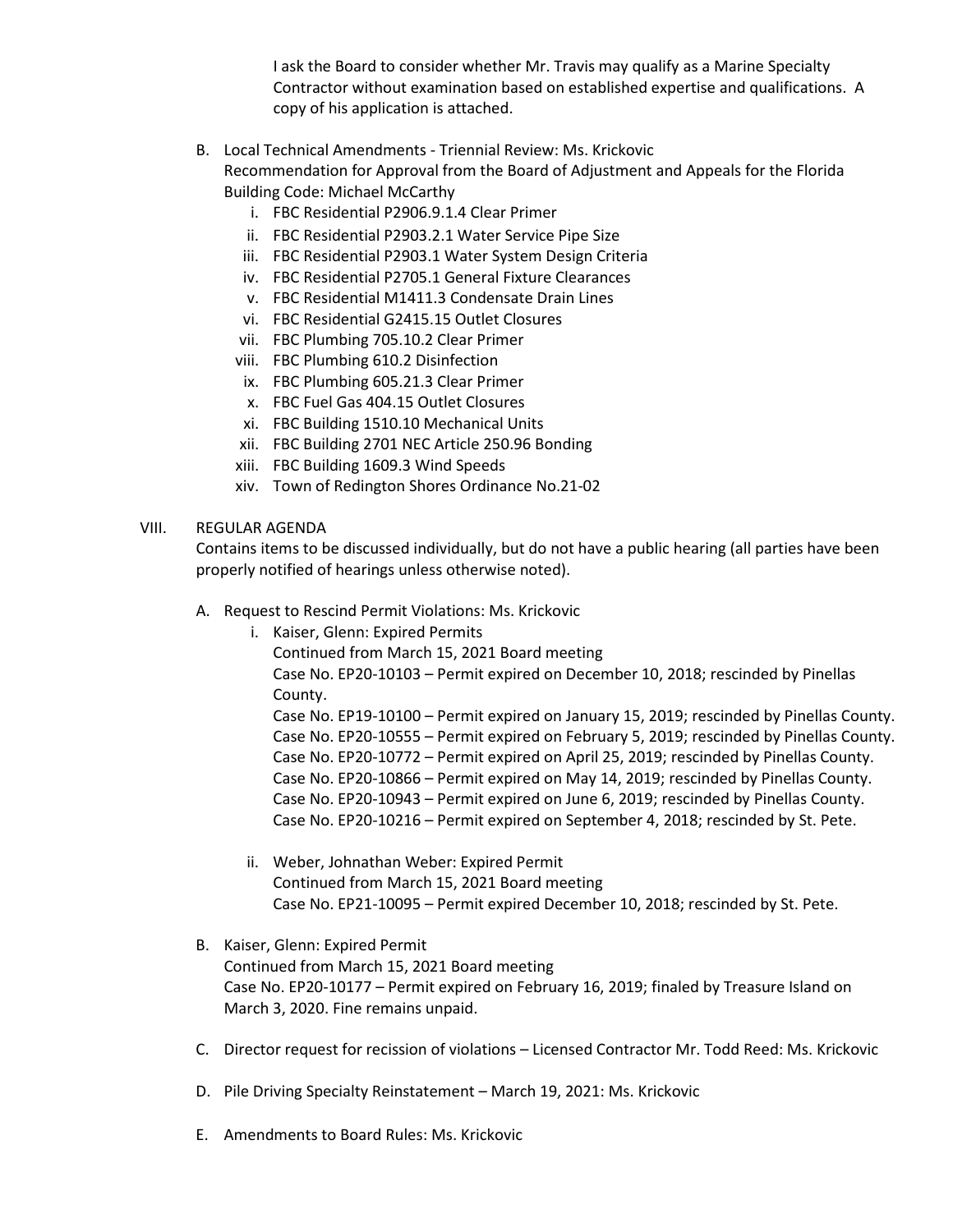- i. Rule Case Review Committee 11.04 (b) New language: The Committee shall be composed of the Executive Director, the Code Enforcement Division Manager as senior PCCLB investigator a PCCLB Senior investigator, a contractor member of the Board, and, if the subject matter of the case includes a major violation of the Florida Building Code, a city or county Building Official, and shall be authorized to take action on any matter under the jurisdiction of the PCCLB.
- F. Board of Adjustments and Appeals and Examination Committee Vacancies: Ms. Krickovic
- G. Annual limited Financial disclosure Form 1 for PCCLB Board due by July 1<sup>st</sup>: Ms. Krickovic
- H. Report Insurance Violation Fee Waivers: Ms. Krickovic Under the discretion granted to the Director by the Board, the following are those whose fees were waived due to mistakes made by brokers or staff. They are brought to the Board at your direction.
	- i. Vincent Tinnirello I-EF0000787 Anchor Alarm, Inc Special consideration
	- ii. Robert C Malso C-8407 McDonnell Plumbing Inc Agent error
	- iii. Mark Korson I-CGC1527344 Korson & Son Builders Inc Clerical error
	- iv. John Chris Leverette I-CBC1263198 L-Bro Enterprises Inc Clerical error
	- v. Shawn Gilbert I-CGC1518512 Harris McBurney Co Agent mailed not received
	- vi. Gerry Gilberg I-ES12000338 Harris McBurney Co Agent mailed not received
	- vii. Joseph Kelly C-4989 Statewide Electrical Co LLC Agent error
	- viii. Timothy M Pulver C-9251 Generations of Installations Inc Agent error
	- ix. Stephen Notchick I-CGC1513237 Custom Building Professional FL LLC Agent error
	- x. Kenneth J Willett C-5917 Willett Pumps & Sprinklers Inc Clerical error

Compassionate discretion was conveyed due to being hospitalized:

- xi. Juanita S Hayes I-CGC013721 Juanita Hayes General Contractor LLC
- I. Report Collections write-down: Ms. Krickovic

The following fees and fines were voided, rescinded, or adjusted due to the following conditions:

- Contractor deceased Documentation provided to and validated by Collection Specialist.
- Administrative error Citation was either sent to wrong address due to PCCLB error, PCCLB has no Proof of Delivery of notice sent or if the citation was voided by Code Enforcement, or the Special Magistrate.
- Hearing Adjustment Case dismissed, but not updated in Oracle.
- If the balance is under one hundred dollars and over 2 years old.
	- i. Alfansas Kadzevicius C-9815 Administrative error Citation No. 20-805 - \$500
	- ii. Keith Beaver I-CVC57034 Hearing Adjustment Citation No. 19-1820 - \$500 Citation No. 19-1838 - \$500
	- iii. James Lathrop I- CCC1330717 Administrative error Citation No. 19-1954 - \$500 Citation No. 19-1955 - \$500 Citation No. 19-1956 - \$500 Citation No. 1957 - \$500
	- iv. Mauricio Palazzi Unlicensed \$17.50 Balance under \$100/Over 2 years Citation No 19-075

Compassionate discretion was conveyed due to contractor reported deceased: